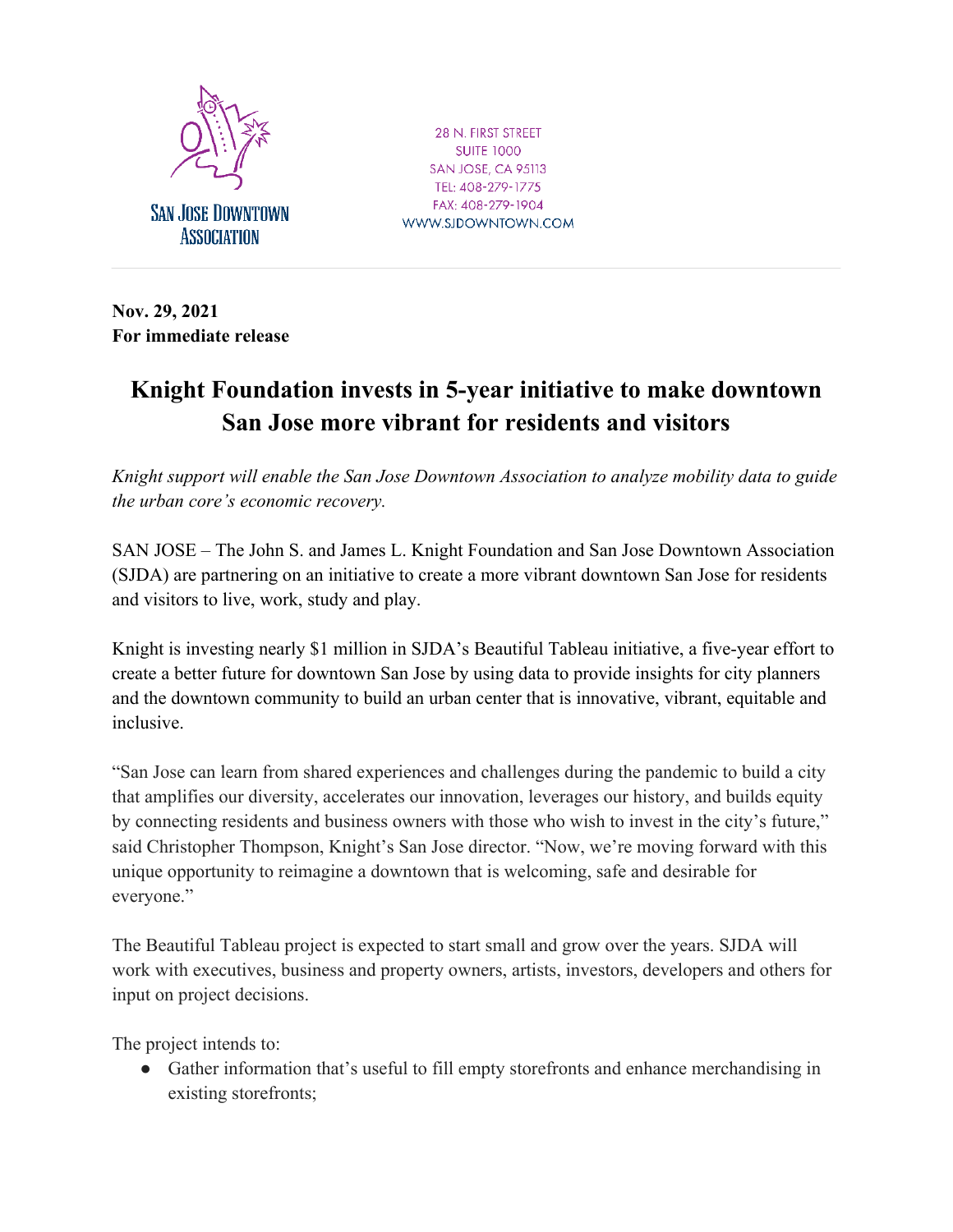- Make a list of favored native plants to populate pedestrian paths;
- Identify best sites for public art placement;
- Establish temporary art on fencing separating visitors from large construction projects;
- Collect evidence that raises the level of street life improvements beyond murals, decorative lighting and planters.

"The definition of 'tableau' is a memorable and dramatic image or scene," said Sarah Billings, SJDA Street Life Manager. "We're inspired to collaborate with our partners to evoke new opportunities downtown for our residents, workers, students and visitors by filling in the spaces between our established districts."

Over the five years of the grant, SJDA wants to strengthen the public experience along Santa Clara from the Diridon Station to City Hall; between the Historic District and South First Area (SoFA); on routes to and from Guadalupe River Park; and on Park Avenue between Market Street and Almaden Boulevard. SJDA also wants to connect San Jose State with the rest of downtown.

Knight's investment will kickstart a sustainable means of building, allocating resources and adding onto downtown during the pandemic and beyond.

"With the Beautiful Tableau initiative, we're reaching for a higher bar of excitement and vivacity than we've ever experienced," said Chloe Shipp, SJDA Director of Public Space Operations. "We're going to make sure we're ready for the eruption of construction we expect over the next several years."

More than 50 office and residential high-rise projects are already in downtown's planning hopper, and Google plans to create a multi-use transit village called Downtown West next to an expanded Diridon Station.

Portions of Knight's commitment will be used to crunch numbers that will assist with downtown branding, marketing and communications; and expand downtown's capacity for research and development. The objective is to build confidence among stakeholders and encourage additional investment.

Beautiful Tableau builds off the successes of two impactful Knight investments with SJDA:

- The MOMENT shops in San Pedro Square added four ground-floor micro retail spaces by renovating a section of the Market-San Pedro Square parking garage. Opened in May 2018, the award-winning MOMENT project has provided 15 entrepreneurs a chance to test their concepts in a storefront location.
- A five-year Street Life initiative completed in June 2020 resulted in dozens of downtown decorative and landscape improvements, including an explosion of colorful crosswalks,